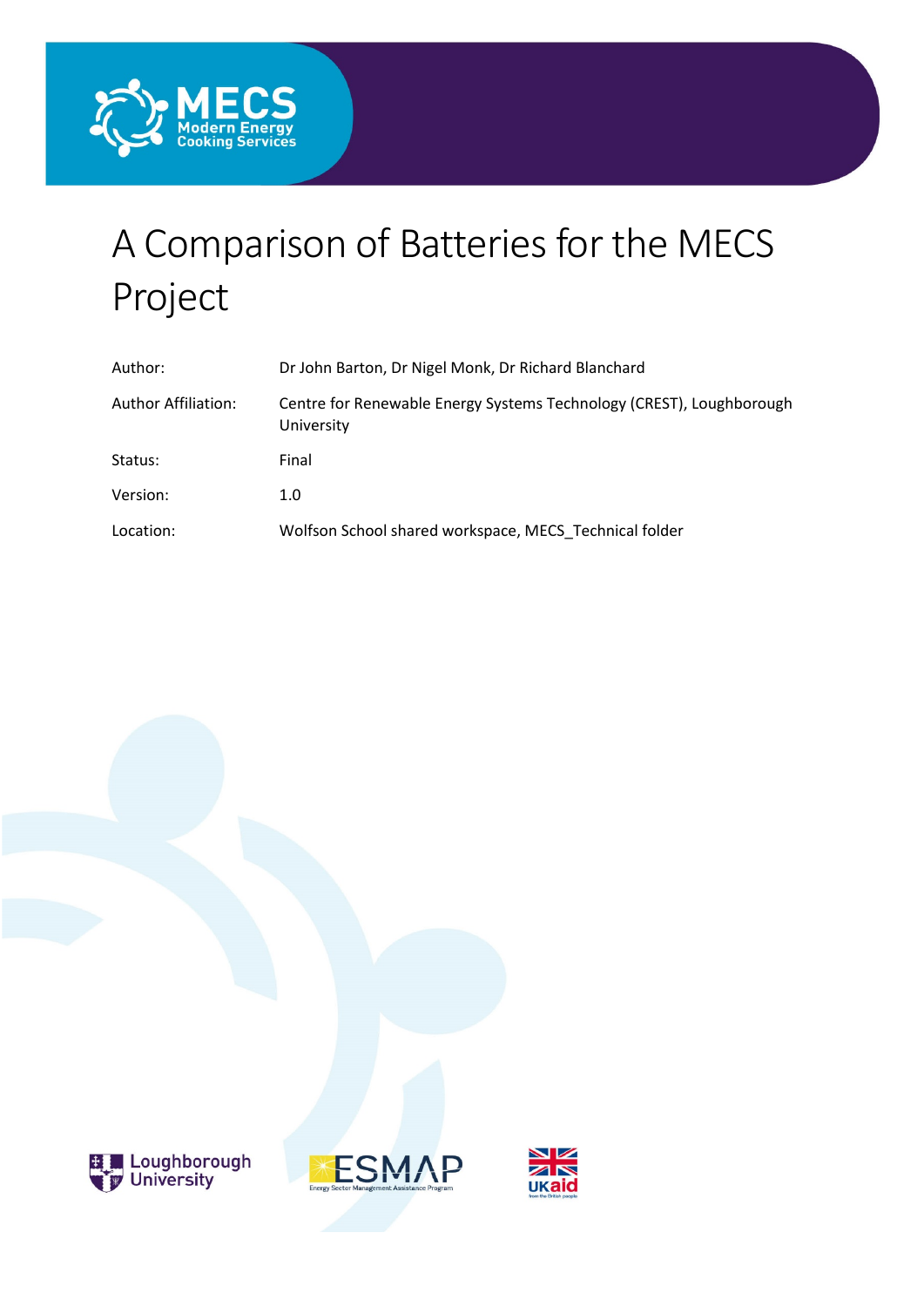# Introduction

Three different batteries of different chemistries and different design have been purchased and tested for use with efficient electric cooking appliances. These are:

- 1. Lithium iron phosphate (LiFePO4, also known as LFP).
- 2. Valve-Regulated Lead Acid (VRLA). These units were manufactured by Yuasa.
- 3. Lead-Carbon, which is like lead-acid but with reported higher tolerance to deep cycling. These units were manufactured by Leoch.

In the context of the MECS project, the batteries are required to operate cooking appliances. In offgrid applications they are needed to store solar PV electricity. In weak-grid or mini-grid applications, batteries are needed to store electricity for later use, when grid electricity is more expensive, insufficiently powerful, or unavailable.

All the batteries tested have a nominal capacity of 100Ah and a nominal voltage of 12V. In the case of lead-carbon, a single 100Ah battery was used. In the case of VRLA and LiFePO4, two 50Ah batteries of each were used to make a total of 100Ah when connected in parallel. See Appendix for details of specific batteries.

# Battery Characteristics Important to the MECS Project

### Useful Energy Capacity

All three batteries have a nominal capacity of 100Ah and voltage of 12V, making an energy capacity of 1.2kWh. However, this reported capacity is available by slow discharge over 10 hours (C/10 rate).

Even in the most efficient cooking appliances available, the required capacity is at least 0.1kWh per litre of water or equivalent to be heated from ambient temperature to boiling point. Sometimes the energy required is significantly greater than this. A realistic useful energy capacity would be enough to heat 5 litres of water per day. With heat loss, thermal capacity of the cooking device and conversion losses, a useful energy capacity would be about 0.7 kWh per day.

## Useful Power Rating

The nominal energy capacity of a battery is available under ideal conditions, in a new battery. The example discharge rate quoted above, C/10, would give the batteries an energy capacity of 1.2kWh. However, this discharge rate would provide a power of just 120W.

For the purposes of the MECS project, the ideal power rating would be over 1kW. The tested electric pressure cookers (EPCs) have power ratings of about 1kW. Most electric hotplates have power ratings of 1kW to 2kW. Given that the cost of a battery-electric cooking system is strongly driven by the power rating, an acceptable electric power is approximately 700W, or 500W at minimum.

The power available from a battery reduces as its charge is depleted. Therefore, under high-power discharge, the voltage collapses sooner than under low-power discharge, and the effective available energy is reduced at high power. Furthermore, batteries are degraded by total cycles used, by power draw and by depth of discharge.

In the design of an electric cooking system, there is compromise and trade-off between energy capacity, power rating, cost and longevity of the battery.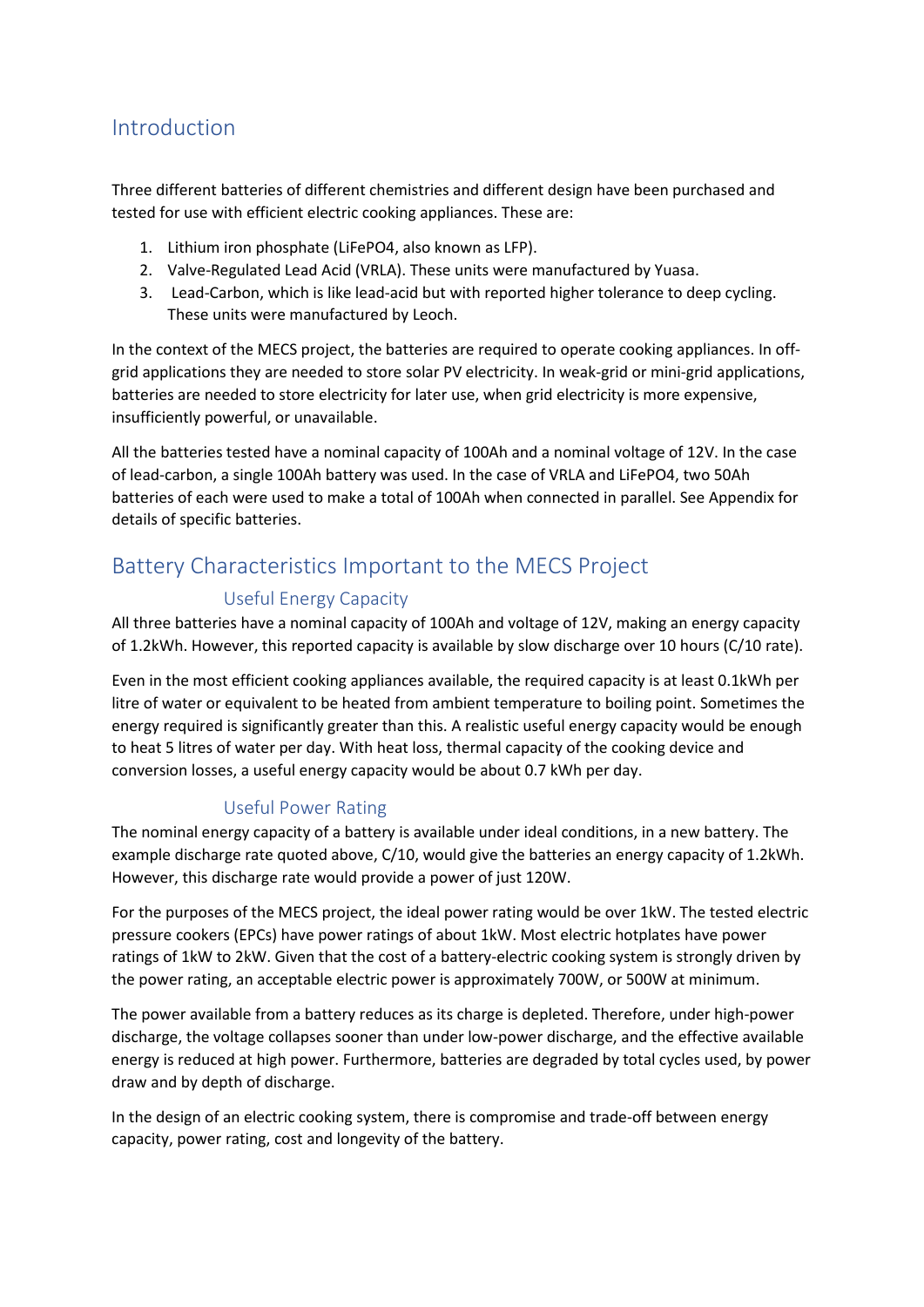#### Internal Resistance

The internal resistance determines the voltage rise or drop at the battery terminals for a given current injected or drawn from the battery respectively. It is important in determining the energy lost within the battery itself when charging or discharging. In the experiments conducted to date, only the discharging internal resistance has been measured. The charging internal resistance is different and will be determined in later experiments.

## Battery Testing

## Experimental Setup

The three batteries were tested using solar home system 'power hubs' connected to electrical appliances as test loads. The test equipment is shown in [Figure 1.](#page-2-0) In some experiments, the appliance was connected directly to the output of the inverter, but in others it was connected via a Variac auto-tansformer to reduce the voltage and therefore reduce the load. The combination of Variac and appliance thereby became a variable resistor. The Acksen power recorders were validated by comparison with a Yokogawa power analyser in some experiments. The Yokogawa measured AC currents, AC voltages and phase angles, both upstream and downstream of the Variac, whereas the Acksen only measured apparent power. When the load was almost entirely resistive (phase angle = 1.0), the Acksen was found to agree with the Yokogawa to within 1% accuracy.

The hotplate (manufactured by Sabichi) had a nominal power rating of 1.5kW, but when connected to a power hub inverter, its maximum power was found to be closer to 1.3kW at a voltage of about 230V.



<span id="page-2-0"></span>*Figure 1. Experimental apparatus for battery testing*

#### Battery Power Calibration with Hotplate power

For the hotplate to be a useful and quantitative measure of battery output power and cumulative energy output, its power consumption was calibrated by cross-reference to simultaneous measurements of the current and voltage at the battery terminals. This technique was also used, with the Yokogawa, to calculate the efficiency of the power hub (see separate report). The battery power as a function of hotplate power is shown i[n Figure 2.](#page-3-0)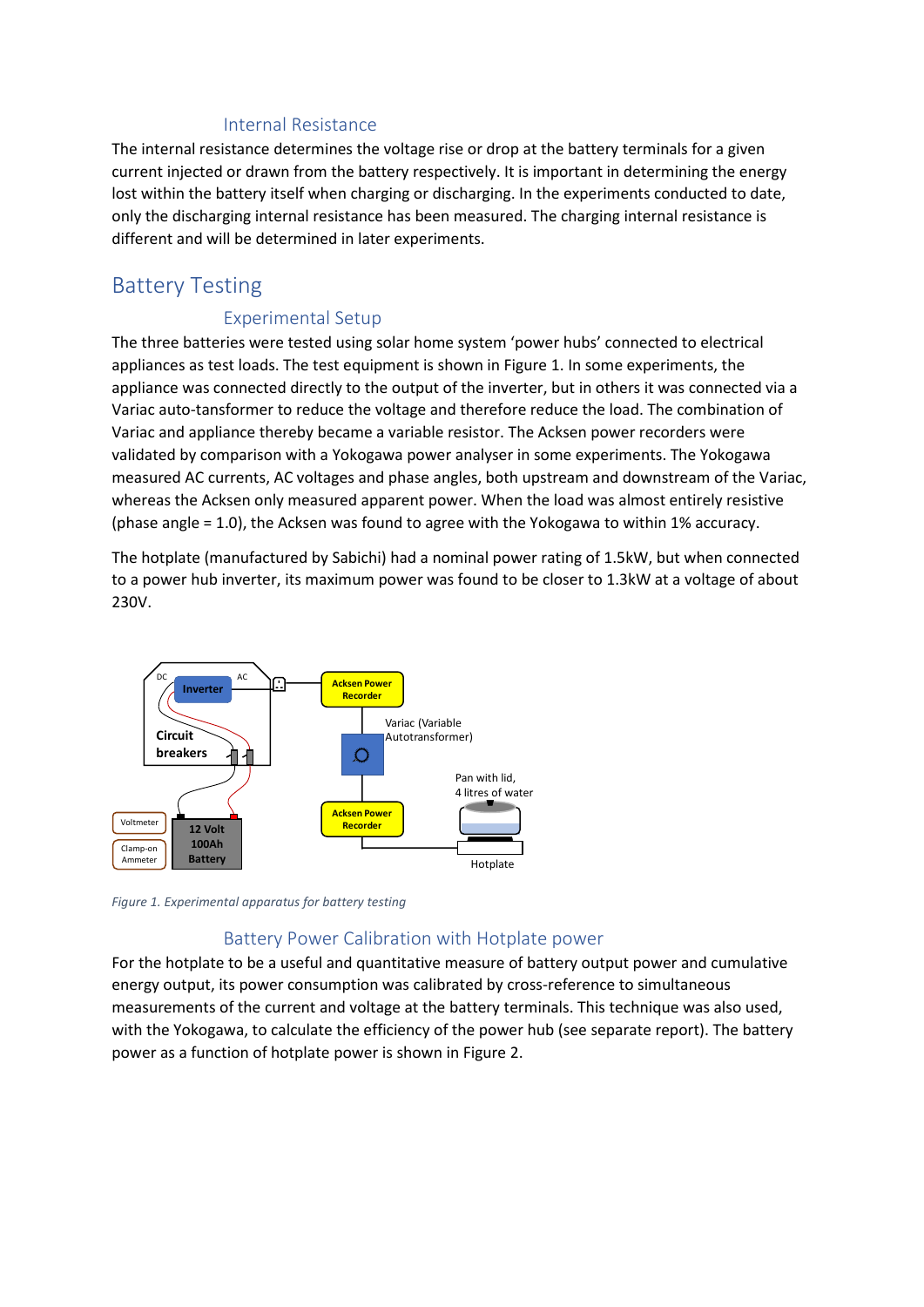

<span id="page-3-0"></span>*Figure 2. Battery output power vs. hotplate power*

## Test Procedure

- 1. The battery was first subjected to an increasing load by turning on the power hub inverter and setting the Variac to values between 0% and 100% in increments of 10%. This was done to measure the fully-charged power capability and the fully-charged internal resistance.
- 2. The battery was then discharged at the maximum load that did not trip the inverter. A fully charged battery was usually found to be capable of providing up to 1.3kW at 100% Variac setting. This sometimes temporarily tripped out the inverter in 'overload' fault. As the battery was depleted, the inverter again tripped out but this time due to low input voltage. The Variac was then progressively reduced in setting from 100% to 80%, 70%, 60% or even 50% each time the inverter tripped out. When the inverter quickly tripped out after each reduction in setting, it appeared that the battery was close to voltage collapse and considered almost flat.
- 3. Finally, the Variac was again set to value between 0% and 100% in increments of 10% until the inverter tripped out. This was done to measure the nearly-flat power capability and the nearly-flat internal resistance.

# Test Results

The typical power output of a battery is shown in [Figure 3.](#page-3-1) The power steps up during the first internal resistance test until the inverter trips out. The steady power endurance test for this battery, the YUASA VRLA, starts at 80% Variac setting, that being the maximum power delivered by the fully charged battery. The test continues to 70%, 60%, and 50% Variac settings. The final internal resistance test causes the inverter to trip out at a much lower power.



<span id="page-3-1"></span>*Figure 3. Battery power output profile during the test of the Yuasa VRLA batteries*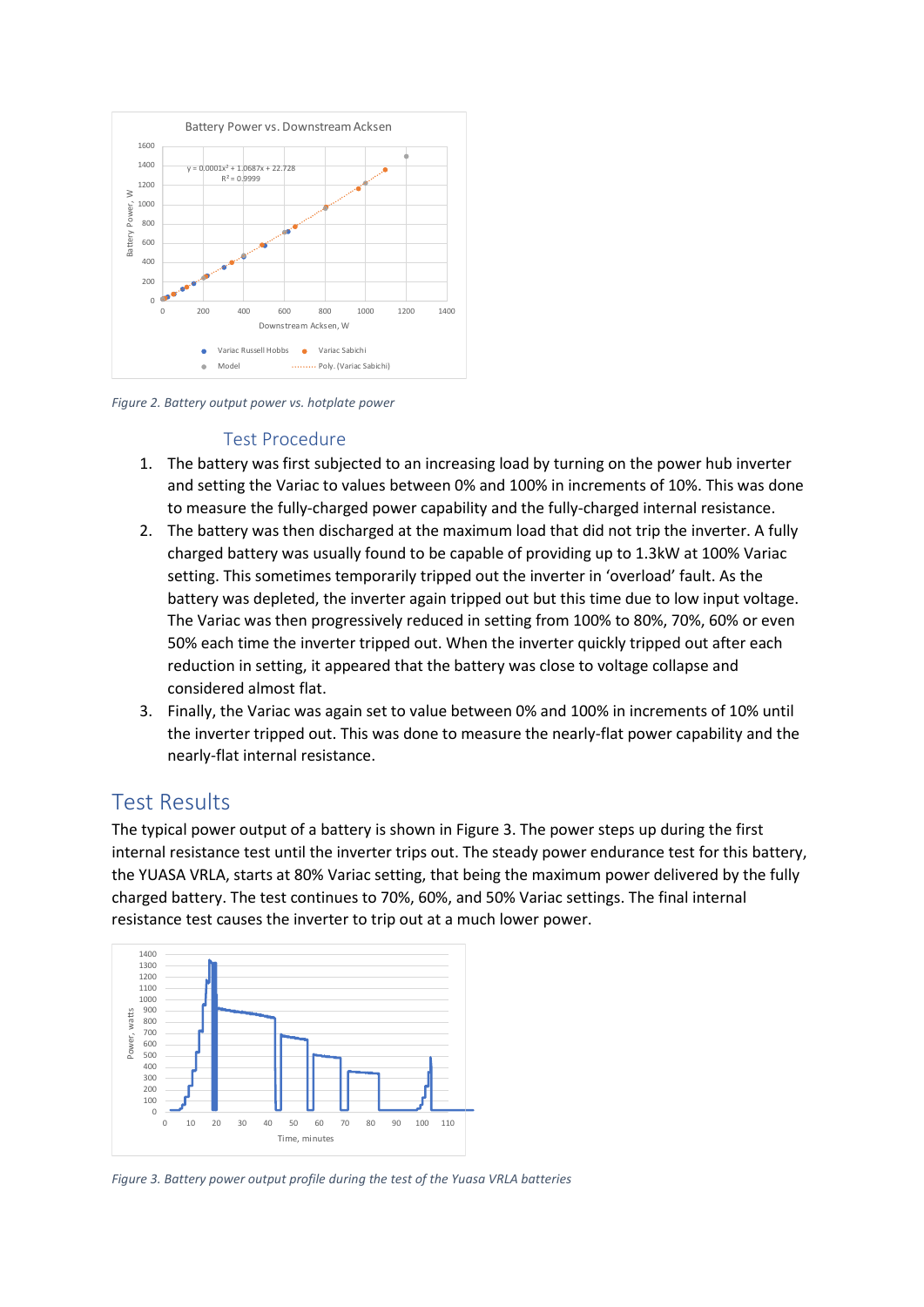The Acksen power recorder on the Variac output was used to measure the cumulative energy available from the battery.

## Battery test results compared

The voltage-current characteristics of all three batteries are compared in [Figure 4.](#page-4-0) The YUASA VRLA battery has the lowest starting voltage, and dips lowest during the initial power test. The lithiumiron-phosphate battery has the highest voltage, and its voltage remains highest even just before voltage collapse at the end of the final test.

All batteries suffer a drop in voltage at the terminals as they are discharged, firstly due to a drop in the open-circuit voltage. Hence the voltages are reduced when almost flat, even at zero current. The lithium-iron-phosphate battery has a drop in open-circuit voltage of just 0.7V whereas the others drop by well over 1V.



<span id="page-4-0"></span>*Figure 4. Current-voltage characteristics of three battery types when fully charged and when mostly discharged.*

The second reason for a drop in battery terminal voltage is internal resistance. Using the central portions of each test, a linear trendline can be plotted. The gradient of this trendline indicates the internal resistance, [Figure 5.](#page-4-1) The lithium-iron-phosphate and lead-acid batteries have very similar internal resistances, but the lead-carbon battery has a lower resistance, both at the beginning and end of the discharge test.



<span id="page-4-1"></span>*Figure 5. Internal resistances of the batteries*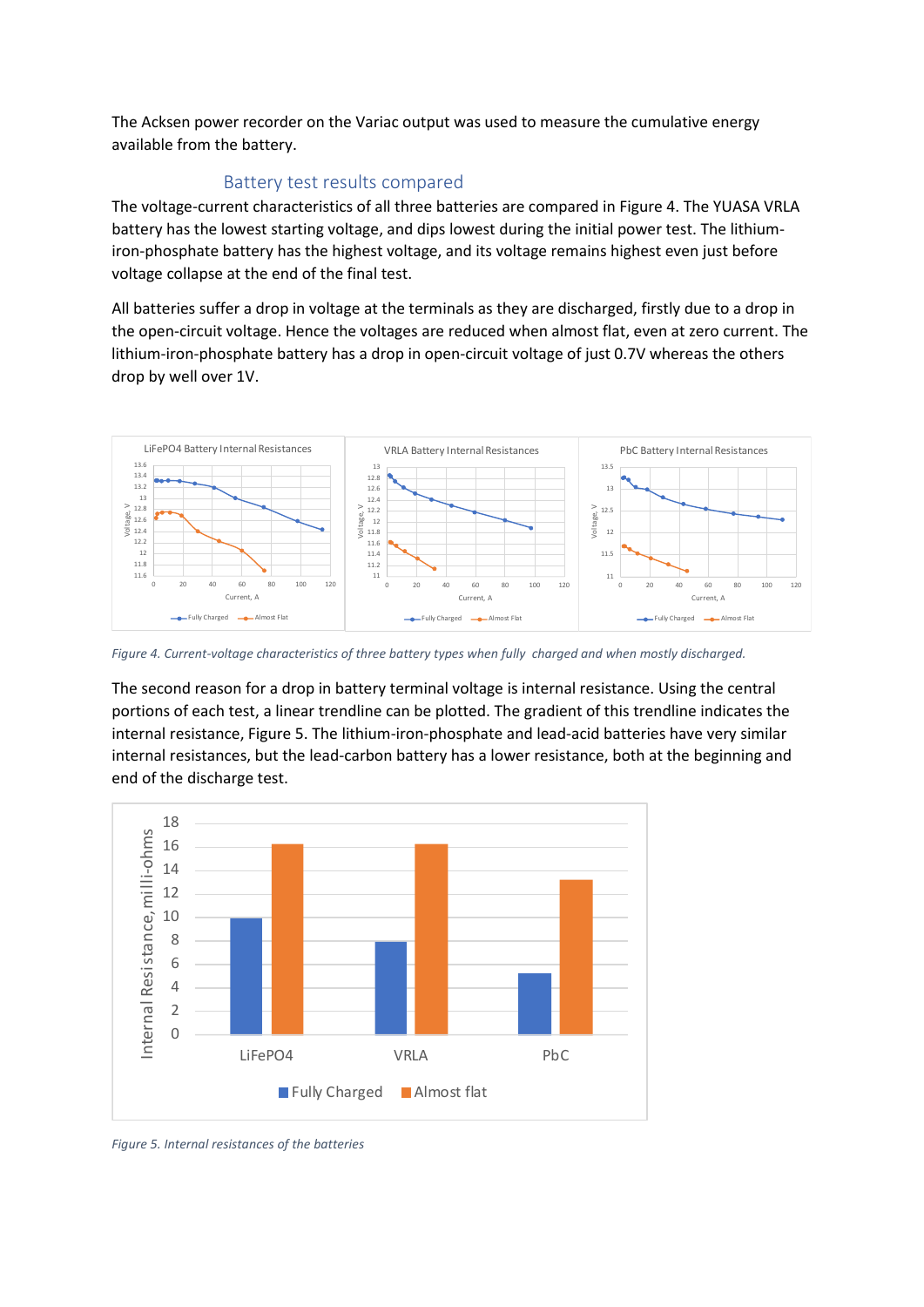The total energy extracted from the batteries and final continuous power before voltage collapse are plotted in [Figure 6.](#page-5-0)



<span id="page-5-0"></span>*Figure 6. Available energy extracted during the test and power drawn before voltage collapse*

## **Discussion**

Based on the tests above, the lithium-iron-phosphate battery appears better than either of the leadbased chemistries. Only the lithium-iron-phosphate can deliver 700 watts until it is almost flat, and it is the only one to come close to delivering its nominal capacity at C/2 discharge rate.

However, the power and energy delivery of these nearly new batteries, in their nearly new condition is not the only consideration when choosing a battery for an electric cooking system. Cost, degradation rate (useful cycle life) in real world use and local availability are equally important. [Table 1](#page-5-1) compares these design considerations. The reported cycle life was supplied by manufacturers. Generally, the greater the Depth of Discharge (DoD) the shorter the life expectancy so the reported values may not reflect real situations.

| Battery type | Measured      | Measured    | Reported   | Operating           | Purchase cost |
|--------------|---------------|-------------|------------|---------------------|---------------|
|              | energy output | power from  | cycle life | temperature         | per kWh       |
|              | from 1.2kWh   | 1.2kWh      | (DoD not   | range               | See Appendix  |
|              | battery (Wh)  | battery (W) | clear)     |                     |               |
| LiFePO4      | 1160          | 718         | 2000 [1]   | $-20C$ to 60C $[2]$ | £640          |
| <b>VRLA</b>  | 795           | 365         | 1000 [3]   | -15C to 40C [3]     | £130          |
| PbC          | 923           | 504         | 2500 [4]   | -40C to 60C [5]     | £210          |

<span id="page-5-1"></span>*Table 1. Summary table comparing battery chemistries*

# **Conclusions**

Of the three battery chemistries tested, the lithium-iron-phosphate (LiFePO4) is clearly superior to the lead-acid and lead-carbon. It maintains a higher open-circuit voltage and can deliver much more energy at high power. Its energy delivery before voltage collapse is almost the nominal capacity of 1.2kWh. LiFePO4 is the only battery chemistry to deliver up to 700W continuously, the required power rating for electric cooking, at a nominal capacity of 1.2kWh.

The lead-carbon battery can deliver up to 500W continuously until voltage collapse, the minimum level of power required for electric cooking.

The valve-regulated lead-acid (VRLA) battery has poorer performance and is unsuitable.